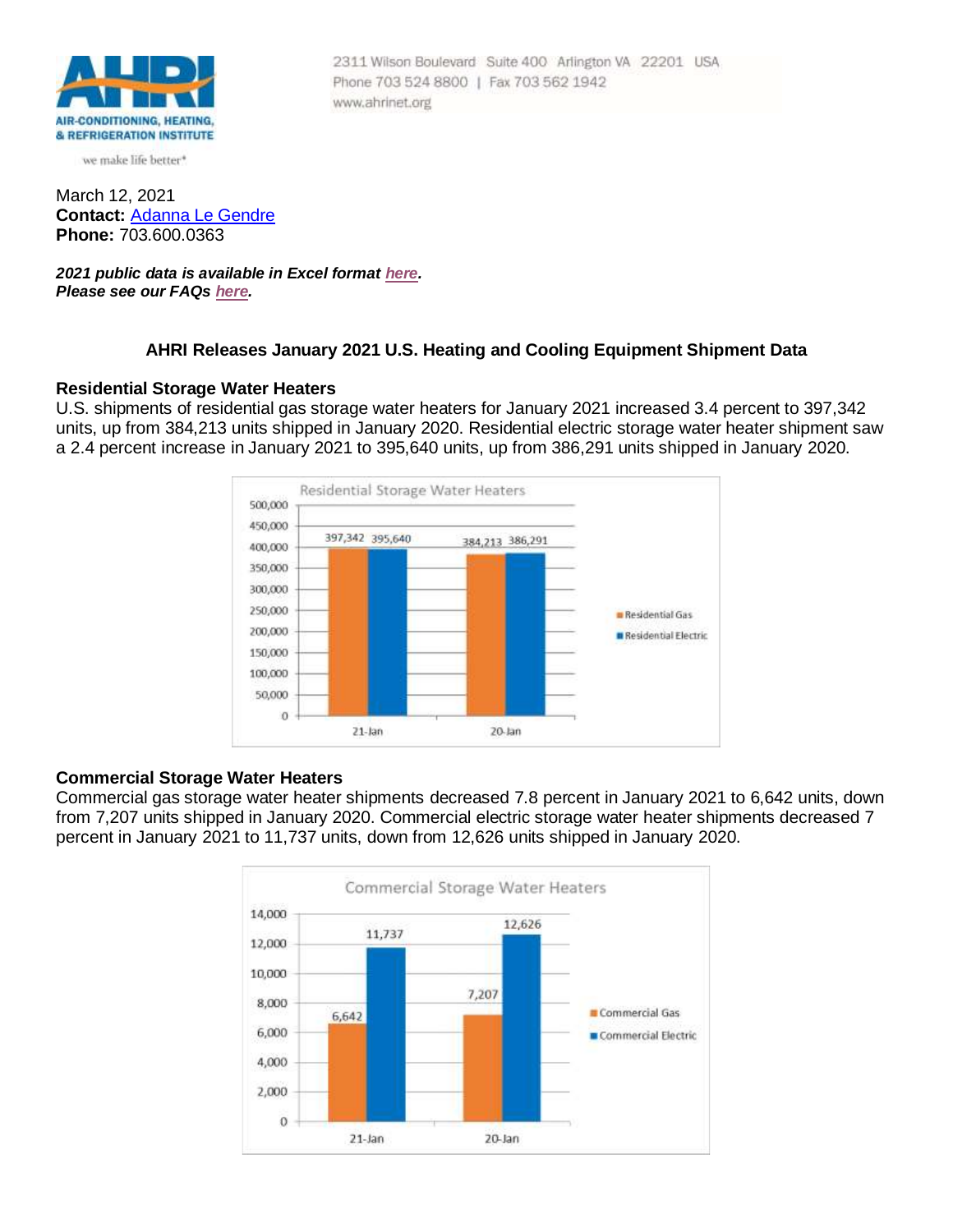# **Warm Air Furnaces**

U.S. shipments of gas warm air furnaces for January 2021 increased 55.9 percent to 355,097 units, up from 227,706 units shipped in January 2020. Oil warm air furnace shipments increased 49.9 percent to 3,595 units in January 2021, up from 2,398 units shipped in January 2020.



# **Central Air Conditioners and Air-Source Heat Pumps**

U.S. shipments of central air conditioners and air-source heat pumps totaled 685,926 units in January 2021, up 27 percent from 540,179 units shipped in January 2020. U.S. shipments of air conditioners increased 32.6 percent to 408,831 units, up from 308,311 units shipped in January 2020. U.S. shipments of air-source heat pumps increased 19.5 percent to 277,095 units, up from 231,868 units shipped in January 2020.